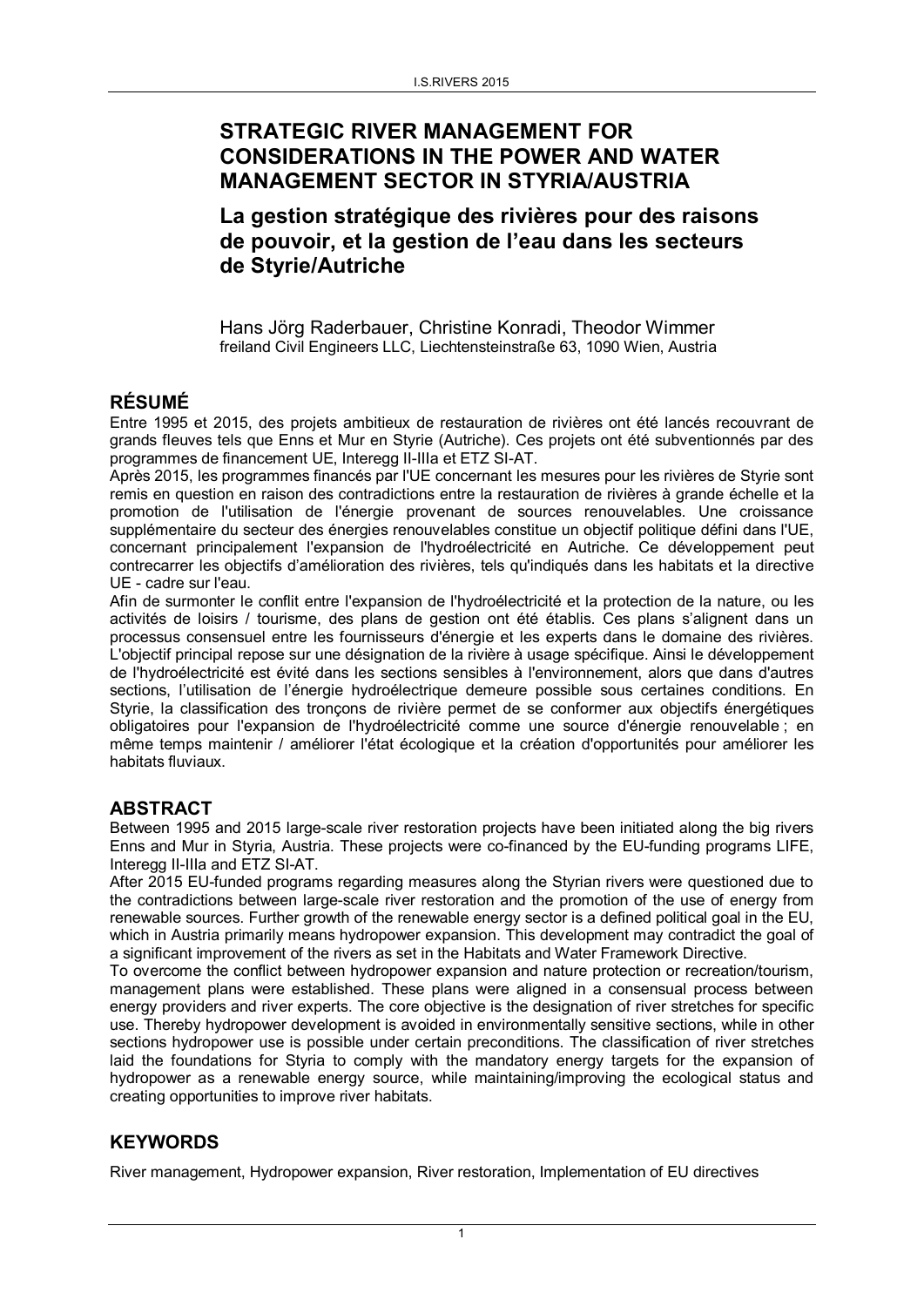### 1 STRATEGIC RIVER MANAGEMENT FOR CONSIDERATIONS IN THE POWER AND WATER MANAGEMENT SECTOR IN STYRIA/AUSTRIA

### 1.1 Introduction

Austrian water courses and especially rivers with high energy use potentials are exposed to increased pressure due to hydropower expansion plans. Therefore it is necessary to discuss, and consolidate the future use of the water resources with all stakeholders. The Styrian water department was the first in all Austrian provinces to address the challenge of balancing various user interests and diverging targets of EU directives. This resulted in the development of a new planning instrument, specific river basin management plans including determinations for the future use of river stretches.

#### *1.1.1 Successful river restoration*

In contrast to other alpine river catchment areas, sections along the Styrian rivers are still in a good ecological state and offer free-flowing zones. Between 1995 and 2015 large-scale river restoration projects have been initiated along the big rivers in Styria. These projects were co-financed by the EUfunding programs LIFE, Interreg II-IIIa and ETZ SI-AT.

According to the objectives of the Habitats Directive and the EU Water Framework Directive, considerable efforts have been taken along the Upper Mur (~ 90km river stretch), the border stretch of Mur  $($  32 km) and the River Enns  $($  50 km). The general objective of all the projects is the restoration, improvement and long-term protection of the characteristic river landscape of the rivers.

In 2014 those efforts along the river Mur were even awarded the IRF European Riverprize. The prize celebrates successful approaches that have overcome the challenges to river restoration, ecosystem health, water quality and climate change within the social and political context.

## 1.2 Managing contradictory public aims

After 2015 EU-funded programs regarding measures along the Styrian rivers are questioned due to the contradictions between large-scale river restoration and the promotion of the use of energy from renewable sources. Further growth of the renewable energy sector is a defined political goal in the EU for reaching the imposed energy and climate goals, which in Austria primarily means hydropower expansion.

Hydropower expansion may contradict the goal of a significant improvement of the rivers as set in the Habitats and Water Framework Directive. To reconcile the conflicting interests in the use of water bodies, especially on regional level, the presently available instruments, as the National River Basin Management Plan and the Austrian Water Act, have been insufficient. Therefore it was necessary to overcome the conflict between hydropower expansion and nature protection or recreation/tourism, by elaborating new approaches.

To reach a broad consensus between the stakeholders' interests and to balance use and protection of the rivers, the Styrian state and the main energy service companies initiated a new planning instrument, the river basin management plans.

The core objective of these plans is to define framework conditions under which the future development of hydropower plants is possible without contradicting the targets of EU-directives (EU Water Framework Directive, the EU Floods Directive and the Renewable Energy Directive) or harming existing protected area regulations.

#### *1.2.1 Classification of river stretches*

In a first step definitions for the classification of river sections were developed in close coordination between the project participants. The following classifications for river sections were agreed on:

Ecological priority zones: These are environmentally sensitive water bodies worthy of protection, where no hydropower developments shall take place. Priority stretches are designated where ecological measures for conservation or improvement of river-bound habitats have been implemented.

Trade-off zones: This definition applies to stretches of rivers of high ecological value as well as good hydropower potentials. No exclusion criteria are set, but very specific framework conditions are defined for any hydropower development within these river sections; it is of substantial importance that no ecological deterioration is caused. Alterations are only permissible within a so called "state class", but no deterioration to an inferior state class shall arise through the planned developments. Each